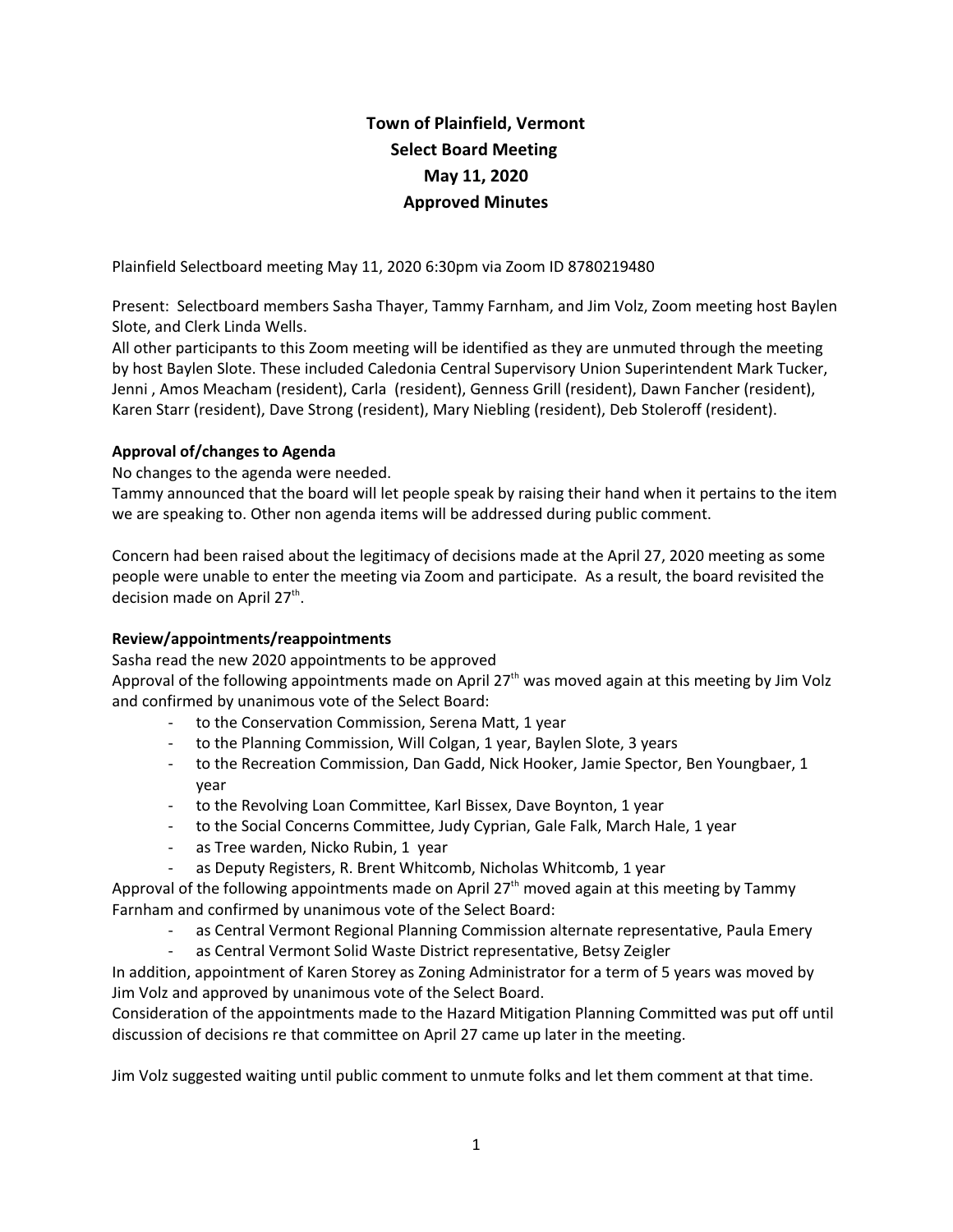Review of other decisions made at April 27<sup>th</sup> meeting

- Board appointments end date and new appointments.
- Confirmation/setting of committee size.
- -

The following committee/board/commission sizes were approved on April 27: Cemetery Commission, 5, Conservation Commission 7, Development Review Board, 5, Hazard Mitigation, 7, Planning Commission, 5, Recreation Commission, 5, and Social Concerns Committee, 5. After discussion regarding the various committee/board/commission sizes, the board unanimously approved the above sizes for committees/boards/commissions.

Annual date of appointment conclusion.

All appointments end for elected positions end at the next Town Meeting by state law. The board unanimously approved that appointed terms end on March 31 $^{\text{st}}$ . This allows for one meeting following the annual meeting to make all appointments at the same time.

Hazard Mitigation committee name changed to Hazard Mitigation Planning committee. Amos Meacham is this shift of the mission of the committee. The board explained this is more of a change in their charge for the committee for clarity. It seemed the committee is making policy rather than recommending things to the Selectboard. The committee will have 7 committee members.

The board agreed to leave the committee name at Hazard Mitigation committee and also to not proceed with disbanding the committee as previously approved at the April 27 meeting.

Policy changes made for committees are as follows: committees must stay within their budgets, meet with the Selectboard throughout the year for committee updates, and they need to prepare their annual town report by December  $31^{st}$ .

There was concern as to why two members of the committee were not reappointed.

 The committees are based on a one year appointment and the board assigns committee members. No intent to remove people from committees.

We are assigning people to committees as approved by the board. It is good to have rotation on committees with new perspectives on town issues. Bram was not assigned to any committees as the requests he had sent were not received by the board. Sasha had tried to contact him to verify committees that he wanted to be on but did not hear back from him. Clarity was needed and not received. The board thanked the former Hazard Mitigation committee for all of their work and appreciates all the good work they have done.

There was further discussion about the number of committee members for the committee being set at 7. People had concerns about filling the committee appointments. After discussion, the board chose to leave the committee number at 7 and revisit if there are not enough people to serve. Sasha Thayer has been the select board member appointed to the hazard Mitigation Committee since 2018. She asked Jim Volz or Tammy Farnham if one would be willing to be appointed to that position. Jim was not able to do so and Tammy agreed to serve on the committee. Jim Volz made a motion make the following appointments to the Hazard Mitigation Planning committee:

Tammy Farnham (SB member), Gary Graves, and Dennis Blair, motion passed unanimously.

#### **Announcements**

Sasha Thayer shared the advice from the State Emergency Operation Center which suggests that with the state opening businesses, there is more risk of COVID19 transmission. The SEOC recommends that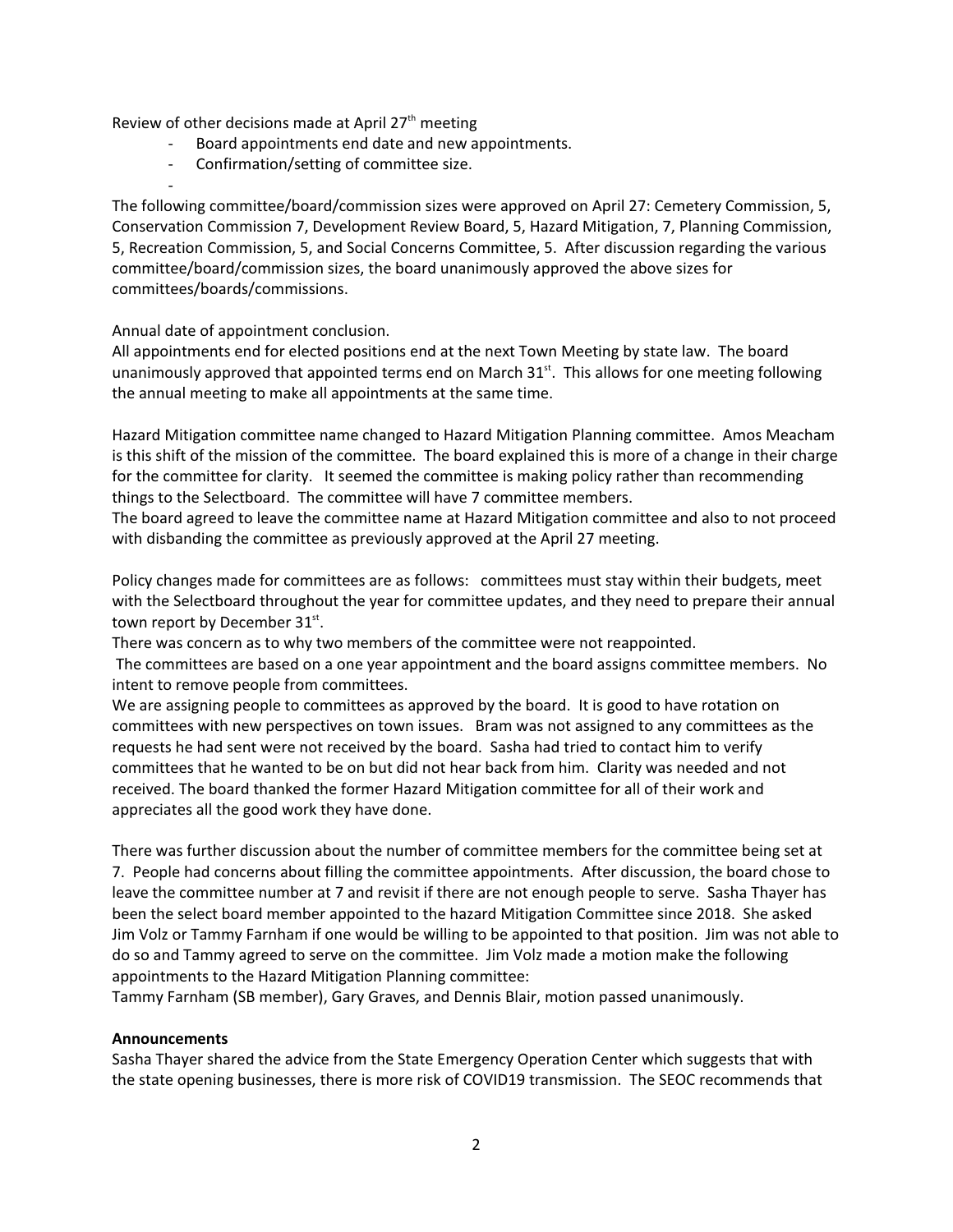people keep a list of our close contacts so that in the case of you becoming sick you can easily contact them and alert them of our infection. This would be helpful for contact tracing.

#### **Town Clerk/Treasurer Report & Update**

The municipal building is still closed to the public. Linda is still waiting for orders of masks, gloves, and sanitize as well as an order of lexan to replace the glass public window.

Once these items are in place she will be opening to the public slowly. Only one person will be allowed in the office at one time, as only two people are allowed in the space. Everyone will be required to wear masks and gloves to come into the office.

At Sasha's suggestion, Linda agreed that the board would officially open the building.

The Auditors will be allowed in, one at a time, to catch up on bank reconciliations.

The Listers, one at a time, will be allowed in their office to update the grand list and prepare for the end of the year.

Due to the small size of this office, committees will not be able to meet in this building for some time. Suggested the board consider letting committees meet in the lobby of the town hall opera house. If this is granted, the boards need to follow the distancing and other COVID19 requirements and the space will need to be disinfected after each meeting.

The Listers can file an extension with the VT Tax Dept to file the 2020 Grand List. At this time they believe they can get their work done on schedule. Will keep the board updated with any changes.

The electronic payment of taxes and water/wastewater assessments is being set up. The set up involves entering taxpayer bank information on the system to be able to debit payments directly for them. Notices will be sent to taxpayers and users to sign up for this service soon.

Fleet Permit applications: The Fleet permits were not on the agenda. Jim Volz made a motion to amend the agenda to include approval of Fleet permits, the motion was approved unanimously. Cardinal Logistics Management Corp, Haskins & Associates Concrete LLC, Harrison Redi-Mix Corp, Irving Energy, Kelley View Farm Inc., Darrell Mathews/Mathews Excavating, United Natural Food Inc., and Walker Construction Inc. Jim made a motion to approve the fleet permits and the motion was approved unanimously.

Warrants to be approved: 5/1/2020 payroll, 5/8/2020 payroll, and 5/8/2020 accounts payable. Jim Volz moved to approve the warrants and the motion was approved by unanimous vote.

Road and Bridge Standards: Jim Volz made a motion to approve the Standards and the motion was approved by unanimous vote.

The highway department received a grant from the Better Back Roads Program in the amount of \$16,624.00 for ditching and culvert replacement on the Lower Road, town Highway 41.This project required a 20% match by the town and the has been completed.

The highway department also received grant from CVRPC for funds up to \$8,000 for a culvert project to be completed on the Brook Road this spring season. The required 20% match required can by in-kind work done by the road crew.

## **Selectboard Minutes Preparer**

The Selectboard discussed hiring Erika Farnham to transcribe the Selectboard minutes in the interim until a permanent person can be hired. Jim made motion that she be hired and compensated the same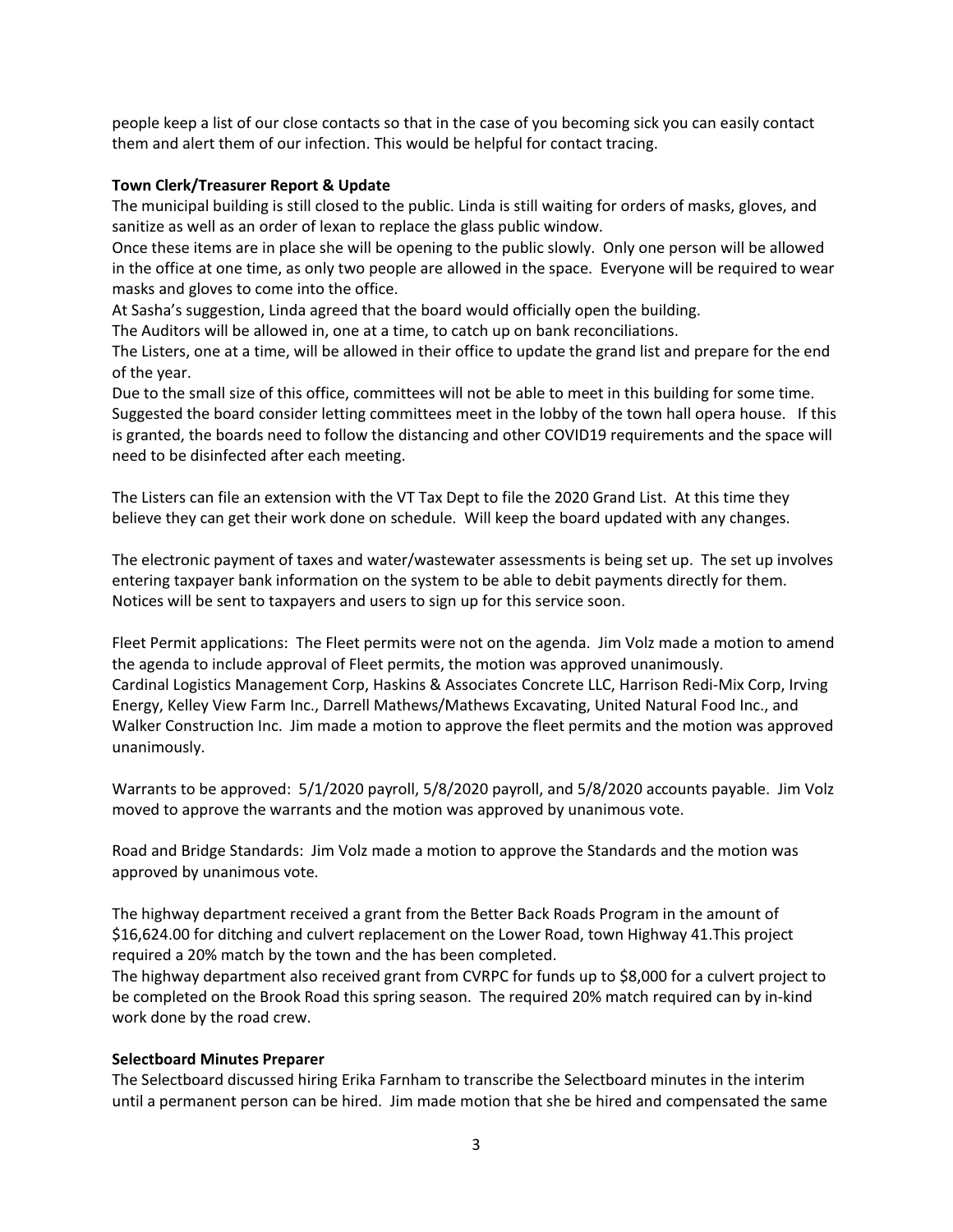rate as the former minute preparer. The motion was approved by Jim Volz and Sasha Thayer. Tammy Farnham did not participate in this vote.

Jim Volz made a motion to approve the SB minutes March 30, April 6, May 7, and May 8, 2020, the motion was approved by a unanimous vote.

## **Community Composting Project – Alice Dworkin**

Alice is requesting the town to consider applying for a grant for community composting through the Central VT Solid Waste District (CVSMD).

She has drafted the grant application requesting \$3,980 Build 2 Rat proof bins for the board review. There were concerns about lots of people dropping off compost, long term maintenance, possibility of not having enough volunteers.

Alice responded that this needs to be a community effort.

The plan includes two locations, one bin at the park n ride and the other at the recreation field.

As folks use the compost bins, if there is a lot of volume we can order another "KNOX" bin. The compost must be handled, shoveled every one or two weeks. If not maintained, it gets smelly.

There are some members of the conservation committee that are willing to volunteer. We hope to have more volunteers from the community and or the high school.

The bins have stone pavers on the bottom. It is considered rodent proof and the cost is \$950 each. Since the maximum grant is \$5,000, the question was raised whether we should order an extra bin through the grant in case we need to expand. Alice was not sure.

The board suggested having signage stating the bins are for Plainfield community members only so as not to have outside community members using the composts.

The board will discuss more details and concerns once the grant has been awarded.

Jim Volz made a motion to approve the proposal for the grant from WMD Municipal Services Program Grant for food Scrap, the motion was approved unanimously.

The board designated Sasha to sign the grant for the Selectboard.

## **Mark Tucker of Caledonia County Supervisory Union CCSU**

Mark reported the budget issues on Plainfield as a result of the COVID 19.

There is much concern by the schools and the state legislators. The status of the education fund is concerning. The cost of schools is 1.3 billion dollars. 2/3 property taxes and 1/3 consumption taxes which consisting of 100% sales tax, 1/3 sales, 1/3 rooms and meals, and 1/3 purchase and use tax. In FY20 the 37 million surplus went down to a 90 million deficit.

The school taxes are required to be paid in full regardless of whether the town collects or not.

The budget passed at town meeting resulted in a ½ cent increase in one town 1/2 cent decrease in the other town. We had a good budget. Mark is not sure how the legislature is going to close the education fund gap.

Impact of the COVID pandemic on the education fund is unknown at this time.

 There is a 2 trillion dollar Cares Act, but a lot of money went to people that did not need it. The funds that may be received will not close the deficit.

Stabilization funds is directed to school districts, but Mark has no idea how much will come to our district.

The legislature has not decided what they are going to do. Education fund deficit has come down. Budget for next year is up as much as 2 million dollars.

One plan is to fund the schools the same amount as we received this year which will be difficult to operate fully. The town should communicate with the VT League of Cities and Towns going forward. Recovery in the economy will be difficult.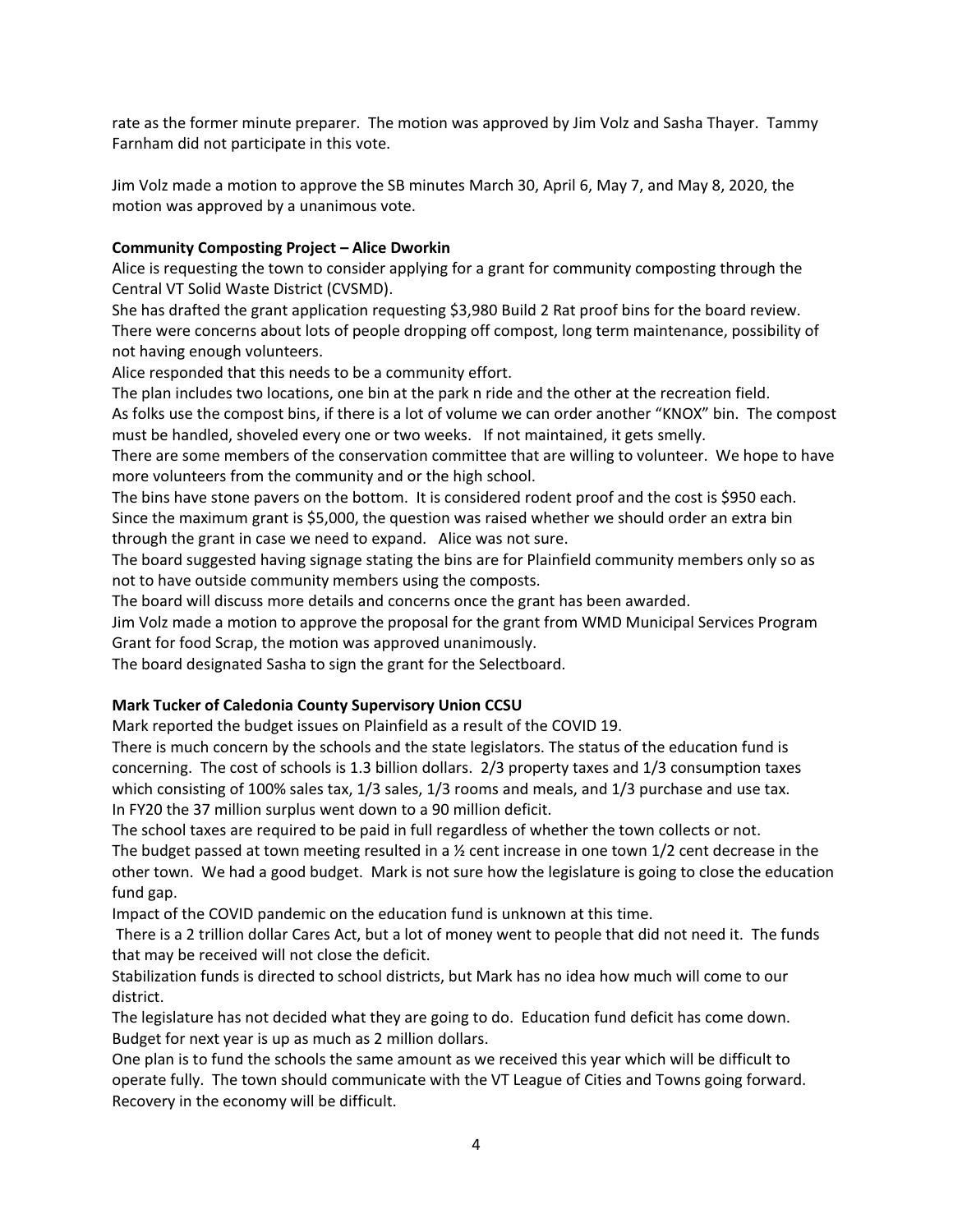#### **Status of Main Street Pedestrian Bridge project and next steps**

An extension of the grant application is needed. The town needs to give Ross Gouin the authority to work with Dufresne on a new plan and budget process. Dufresne has agreed to do this at no cost to the town. Tammy agreed to be the SB contact person with Dufresne and continue working with Andrea. Sasha approved having Ross Gouin of VTRANS prepare a request for an extension of the grant. We need to get this done, at the same time be sure we get reimbursement on grant funds. The project needs to be redesigned to keep the costs down. The match has increased to 20% town share. If we do not move forward we will have to pay back the funds expended to date on this project in the amount on \$100,000.00.

Jim Volz made a motion to have the grant extension submitted, the motion was approved unanimously.

#### **Brook Road Bridge replacement alternatives**

VHB met with the town with three proposals for the engineering of the Brook Road bridge project. Due to COVID 19, the town was unable to hold a town meeting to review the proposals and discuss at a town forum. The board will contact VHB and determine if they are prepared to hold a meeting via Zoom or other ability. Sasha will contact them.

Bob Atchinson suggested sending bid information for the Main St Pedestrian Bridge project to VHB.

## **Agenda items for May 25th meeting**

Meeting filming, VHB contact for future plans, Loader purchase, Health Center Gully Stabilization and Stormwater Mitigation, and update on Route 2 Main Street intersection.

#### **Presentation of citizen petition- Jenny Bee**

Tammy made a motion that Jim chair the meeting for this portion of the meeting, motion was approved unanimously.

Jenny Bee presented two petitions calling for Sasha's immediate removal resignation.

Jenny Bee expressed thanks to the work of the Hazard Mitigation committee.

She questioned why Sasha had disbanded the committee, banned community members from entering the Zoom meeting on April 2th Selectboard meeting, moving public comment to the end of the agenda, and lack of transparency.

#### **Public Comment**

The following community members shared their concerns with the board Chair Amos Meacham: concerns with conflict and concerns on different levels and aspects Carla Hancock: concerned about the disbanding of the HM committee, health of the town Genness Grill: concerned about the removal of HM members Dawn Fancher: lost faith in the Chair, ending videotaping on meetings without notice Karen Starr: sidestepping issues, removal of the HM members, mistrust, reflect on comments Dave Strong: driving people away from town service, specifically the HM members, Mary Niebling: concern with communication style, and leadership, recommend another member be appointed chair of the board

Deb Stoleroff: chair should step back and let other member serve as Chair, reflect on community comments

Sasha: reminded folks that she does not make decisions on her own and they are decided by the board as a whole. No ban was made on anyone to be on any committee. She has worked on projects with the former Hazard Mitigation committee and worked well with them. Her efforts may have been wrong, but